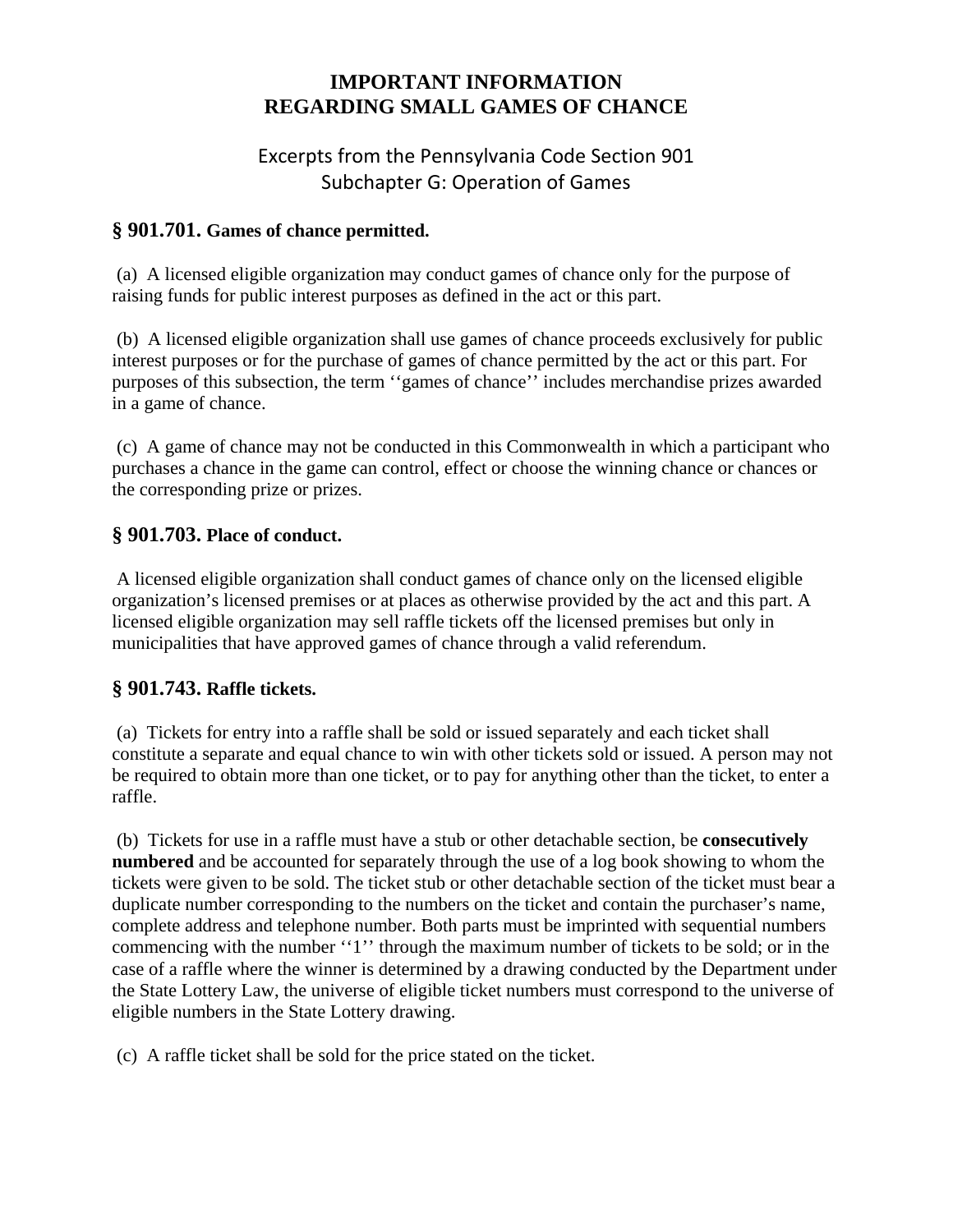## **Excerpts from the Pennsylvania Code Section 901 Subchapter G: Operation of Games**

 (d) A person may not be required to be present at a raffle drawing to be eligible for the prize drawing or to claim the prize awarded.

 (e) A ticket seller shall return the stubs or other detachable section of tickets sold to the eligible organization. The eligible organization shall then place each stub or other detachable section of ticket sold into a receptacle out of which the winning tickets are to be drawn. The receptacle must be designed so that each ticket placed therein has an equal opportunity with every other ticket to be the one withdrawn.

 (f) If a ticket stub or other detachable portion was not placed in the receptacle from which the winners were drawn, prior to the drawing, the purchase price of the ticket must be refunded to the purchaser.

 (g) The purchaser's name, address and telephone number must appear on the stubs or other detachable section.

### **§ 901.745. Printing requirements**

The following information must be printed upon each raffle ticket sold:

- (1) The dates and times of the drawings.
- (2) The location of the drawings.
- (3) The name of the licensed eligible organization conducting the raffle.
- (4) The games of chance license number of the licensed eligible organization.
- (5) The special raffle permit number, if applicable.
- (6) The price of the ticket.
- (7) The prize or prizes to be awarded.

#### **§ 901.749. Open drawing.**

 (a) A drawing and allotment by chance shall be conducted openly and in plain view of players present.

 (b) A licensed eligible organization shall immediately exhibit and hold open for inspection drawn raffle ticket stubs or detachable sections until the end of the raffle. A licensed eligible organization shall retain the stubs or detachable sections as provided under the act or this part.